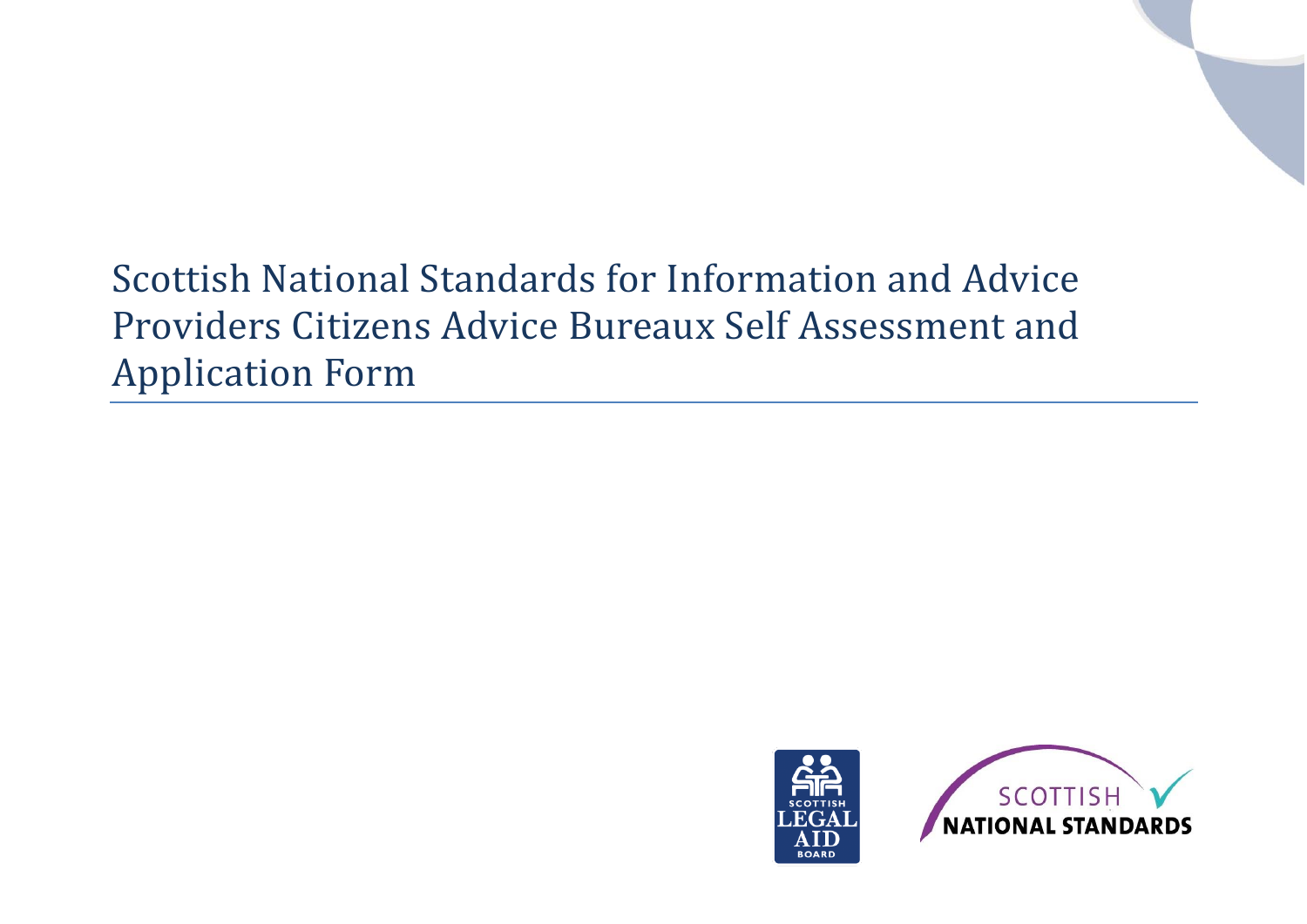## **Contents page**

|     |                                                                                                                     | page 4. |
|-----|---------------------------------------------------------------------------------------------------------------------|---------|
|     |                                                                                                                     |         |
| 4.3 | All service providers must maintain regular contact and liaison with other providers in the locality. Referral      | page 6. |
|     | agreements must be established between agencies to ensure that service users receive a consistent and               |         |
|     | seamless service.                                                                                                   |         |
| 4.4 | Type II and III services must have systems that ensure that service user information and case files are well        |         |
|     | organised.                                                                                                          |         |
| 4.5 | Type II and III services must have a casework procedure that can be applied consistently to all service users.      |         |
| 4.6 | Type II and III services must ensure that the casework files of individual users are subject to suitably qualified, |         |
|     | independent review.                                                                                                 |         |
|     |                                                                                                                     |         |
|     |                                                                                                                     | page 10 |
| 5.2 | All service providers must ensure that they have systems to identify the skills and knowledge required to meet      |         |
|     | users' needs and the procedures to match these requirements with staff and volunteers delivering the service.       |         |
| 5.3 | All service providers must ensure that those delivering the service are provided with adequate training and         |         |
|     | development.                                                                                                        |         |
| 5.4 | All service providers must ensure that all staff involved in delivering the service have core competences before    |         |
|     | they advise the public.                                                                                             |         |
| 5.5 | All service providers must ensure that all cases are dealt with by an adviser competent in that topic.              |         |
| 5.6 | All service providers must ensure that all information and advice is supervised by a suitably qualified individual  |         |
|     | either from within or out with the service.                                                                         |         |
| 5.7 | All service providers must ensure that they understand the work of other relevant agencies in their localities.     |         |
|     |                                                                                                                     |         |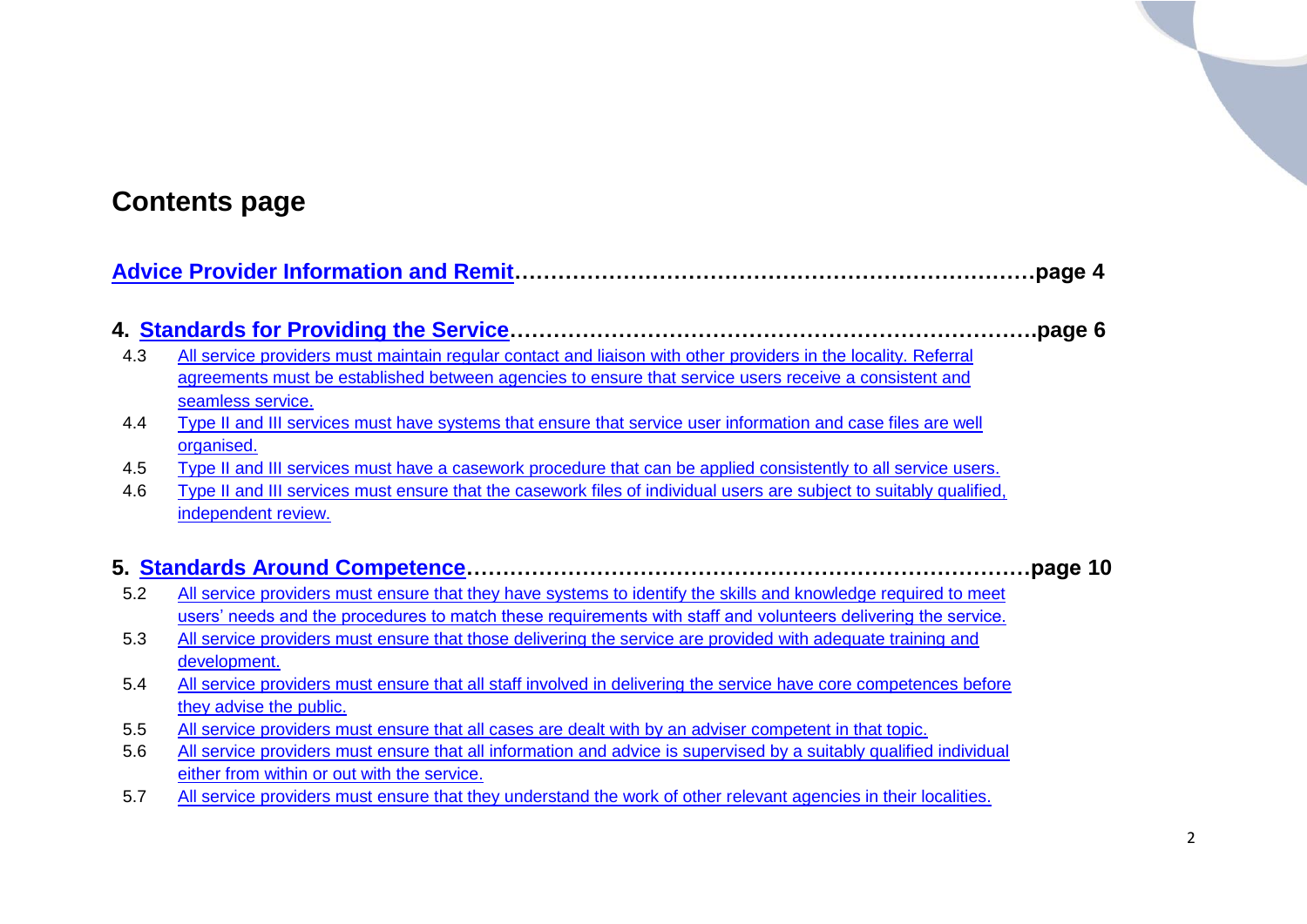<span id="page-2-0"></span>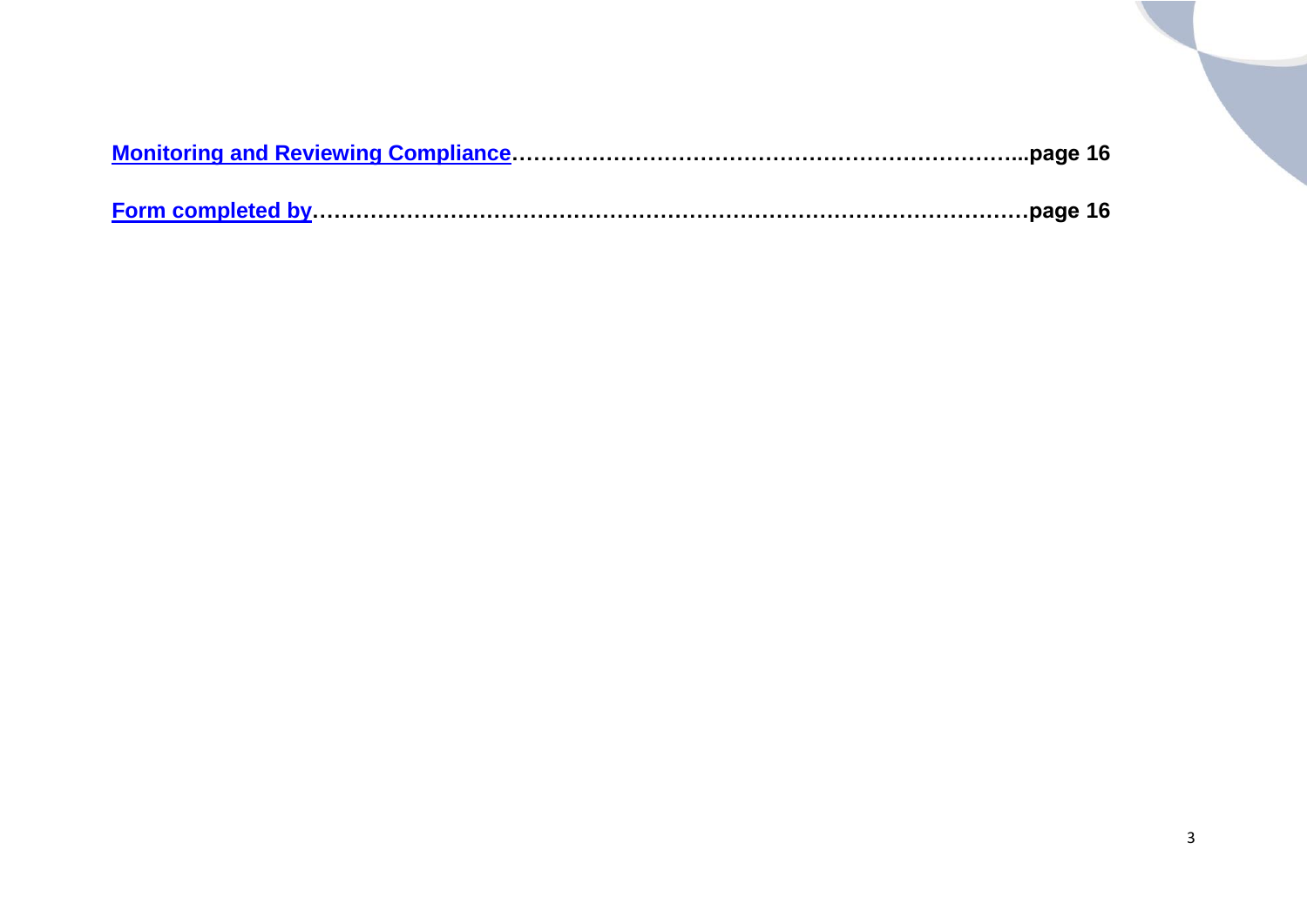#### **Advice Provider Information and Remit**

| <b>Name of bureau</b>                                              |  |
|--------------------------------------------------------------------|--|
| <b>Address of bureau</b>                                           |  |
| <b>Contact name</b>                                                |  |
| <b>Telephone number</b>                                            |  |
| <b>Email address</b>                                               |  |
| Number of sites advice service<br>operates from                    |  |
| <b>Number of paid advisers</b>                                     |  |
| <b>Number of volunteer advisers</b>                                |  |
| (at date of application; covering<br>welfare benefits, housing and |  |
| money advice)                                                      |  |
| <b>Memberships</b>                                                 |  |
| Date of last CAS audit                                             |  |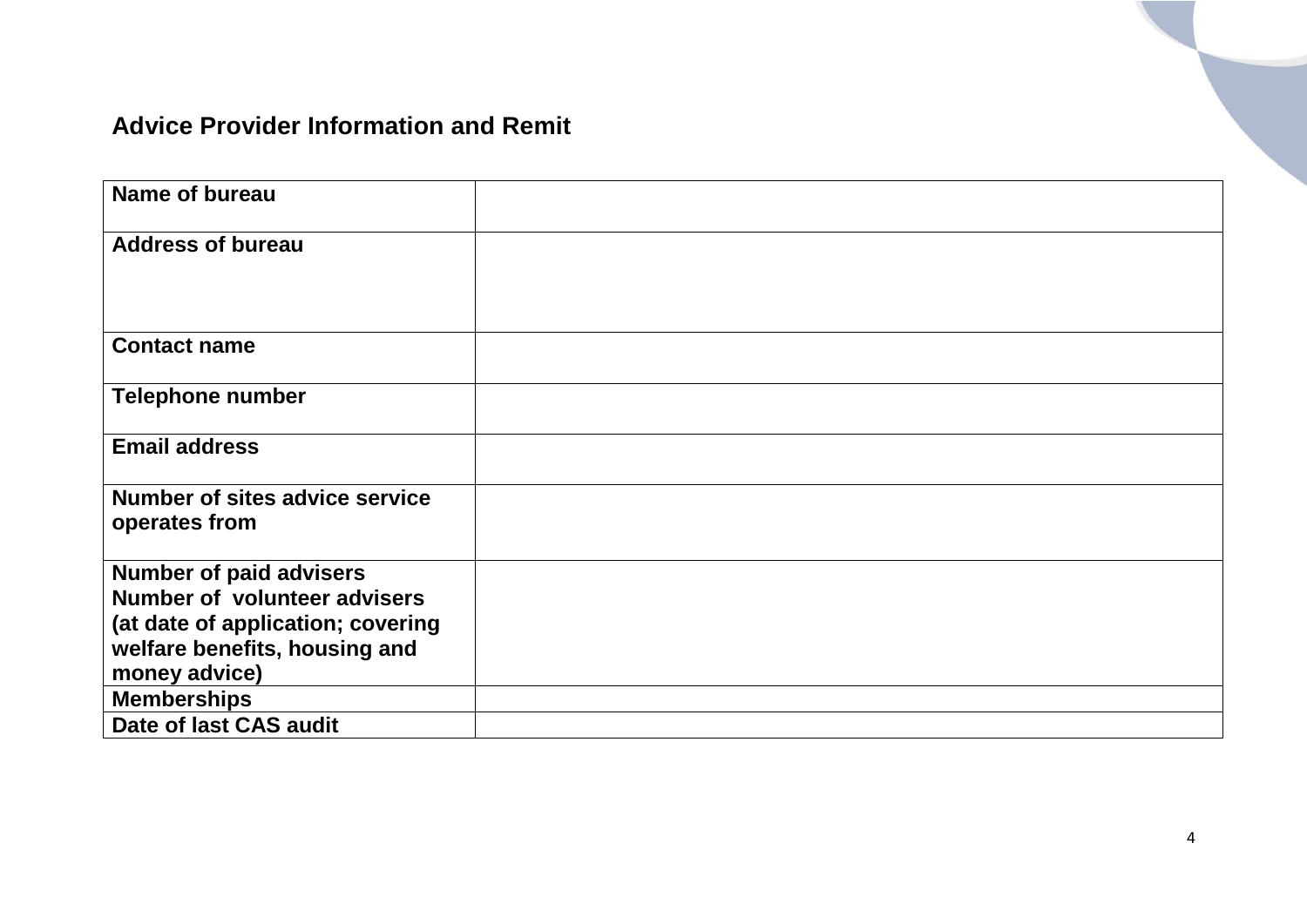#### **Remit of advice service**

Topic and Type of advice provided (as defined in the SNSIAP)

Please explain the background, context and overall purpose of the advice service, including any projects.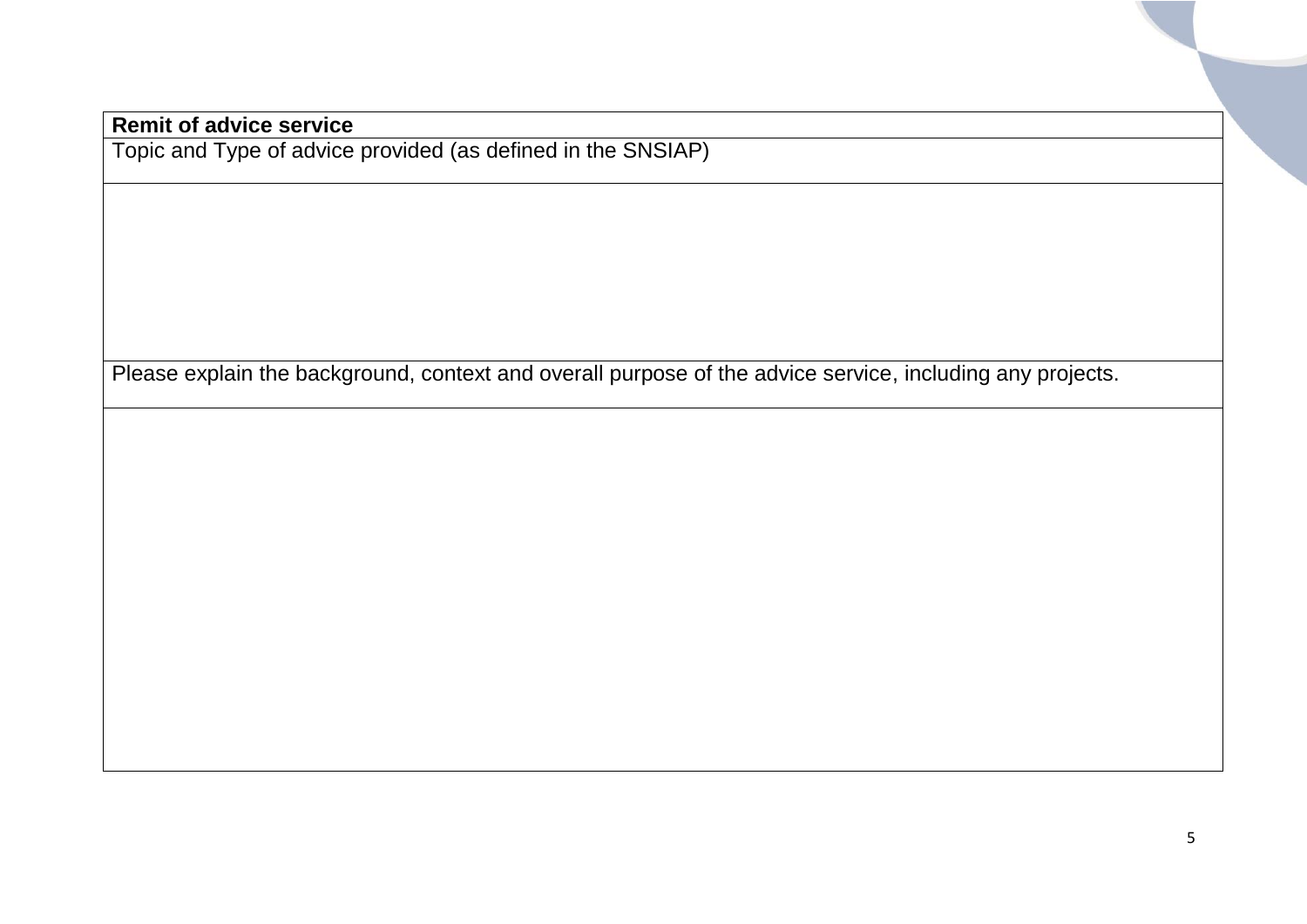### <span id="page-5-0"></span>**4. Standards for Providing the Service**

<span id="page-5-1"></span>

|                                | consistent and seamless service                                     |                                            | 4.3 All service providers must maintain regular contact and liaison with other providers in the locality.<br>Referral agreements must be established between agencies to ensure that service users receive a |                                     |
|--------------------------------|---------------------------------------------------------------------|--------------------------------------------|--------------------------------------------------------------------------------------------------------------------------------------------------------------------------------------------------------------|-------------------------------------|
| <b>Key</b><br><b>Indicator</b> | <b>locality</b>                                                     |                                            | 1. The service provider can demonstrate a good knowledge of other relevant service providers in their                                                                                                        |                                     |
| <b>Date</b>                    | <b>Current position</b>                                             | <b>Red</b><br><b>Amber</b><br><b>Green</b> | <b>Action(s) required/Progress log</b>                                                                                                                                                                       | <b>Target</b><br>completion<br>date |
|                                |                                                                     |                                            |                                                                                                                                                                                                              |                                     |
|                                |                                                                     |                                            |                                                                                                                                                                                                              |                                     |
| Key<br><b>Indicator</b>        | 2. The advice service has a referral policy and procedures in place |                                            |                                                                                                                                                                                                              |                                     |
|                                |                                                                     |                                            |                                                                                                                                                                                                              |                                     |
|                                |                                                                     |                                            |                                                                                                                                                                                                              |                                     |
|                                |                                                                     |                                            |                                                                                                                                                                                                              |                                     |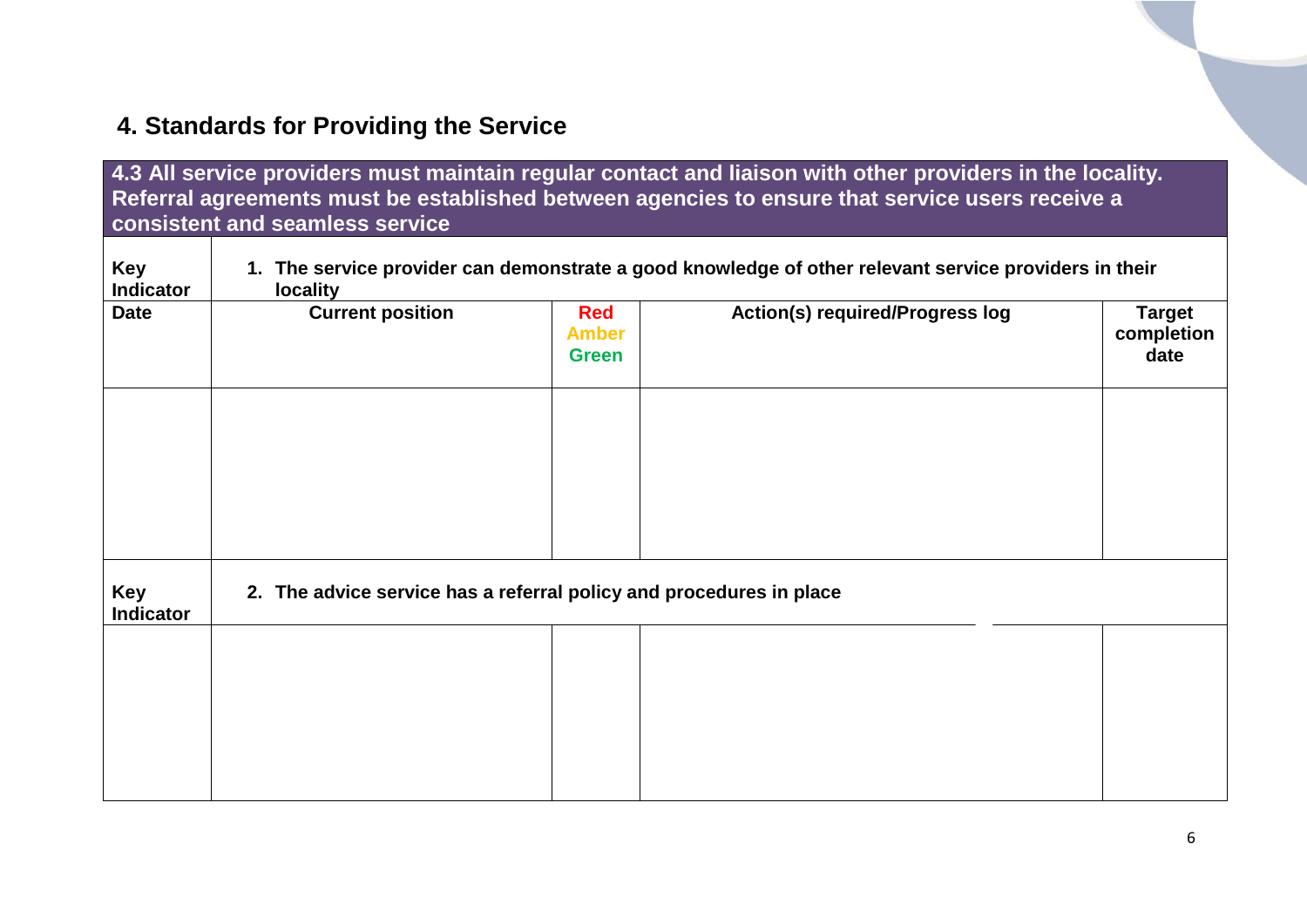<span id="page-6-0"></span>

| <b>Standard</b><br>4.3 ready<br>for review |                         |                                            |                                                                                                           |                                     |
|--------------------------------------------|-------------------------|--------------------------------------------|-----------------------------------------------------------------------------------------------------------|-------------------------------------|
| well organised.                            |                         |                                            | 4.4 Type II & III services must have systems that ensure that service user information and case files are |                                     |
| Key<br><b>Indicator</b>                    |                         |                                            | 1. The service provider has an effective and efficient case management system                             |                                     |
| <b>Date</b>                                | <b>Current position</b> | <b>Red</b><br><b>Amber</b><br><b>Green</b> | <b>Action(s) required/Progress log</b>                                                                    | <b>Target</b><br>completion<br>date |
|                                            |                         |                                            |                                                                                                           |                                     |
|                                            |                         |                                            |                                                                                                           |                                     |
|                                            |                         |                                            |                                                                                                           |                                     |
| <b>Standard</b><br>4.4 ready<br>for review |                         |                                            |                                                                                                           |                                     |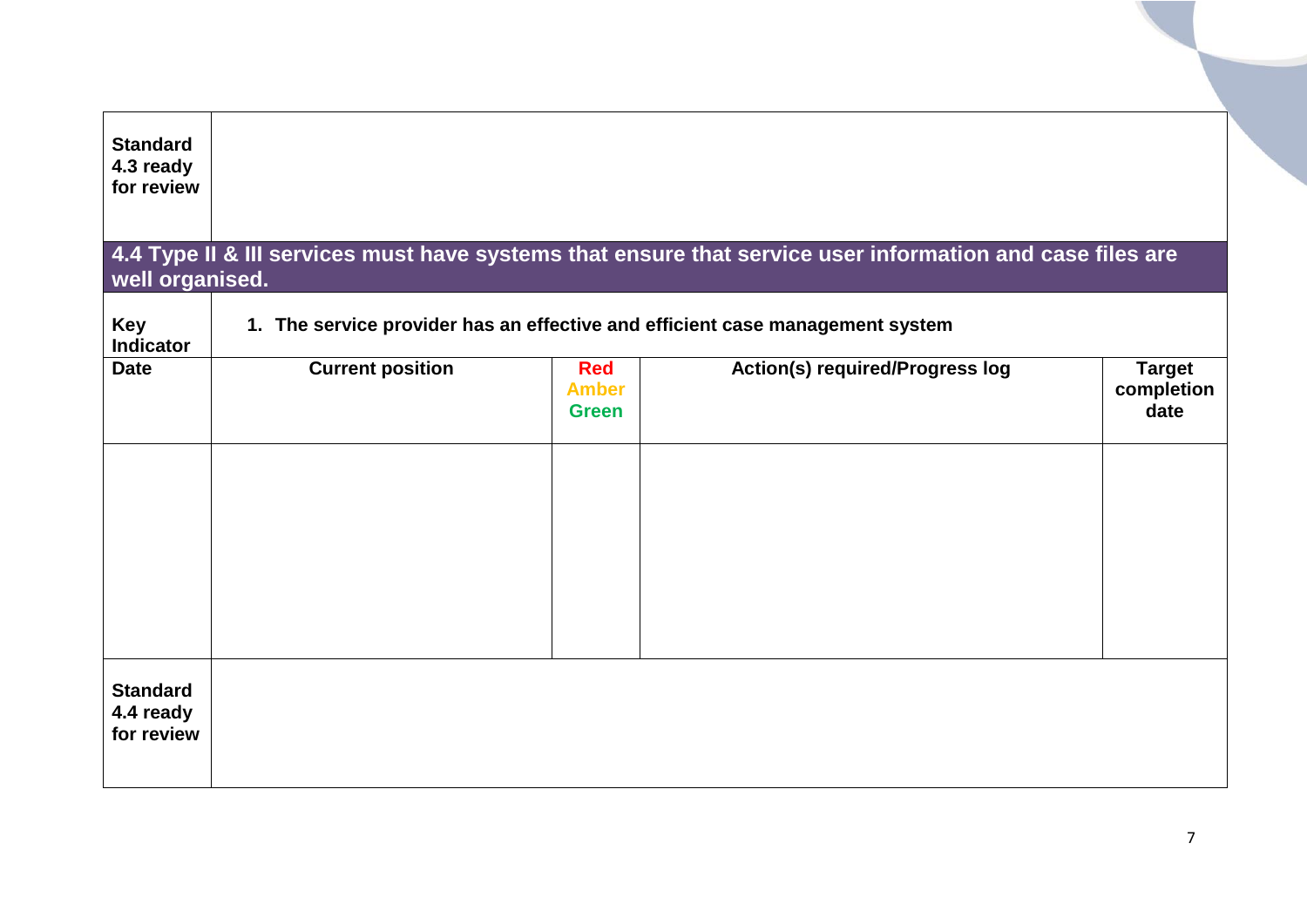<span id="page-7-1"></span><span id="page-7-0"></span>

|                                            | 4.5 Type II & III services must have a casework procedure that can be applied consistently to all service                                                                                                              |                                            |                                                                                                               |                                     |  |
|--------------------------------------------|------------------------------------------------------------------------------------------------------------------------------------------------------------------------------------------------------------------------|--------------------------------------------|---------------------------------------------------------------------------------------------------------------|-------------------------------------|--|
| users.                                     |                                                                                                                                                                                                                        |                                            |                                                                                                               |                                     |  |
| <b>Key</b><br><b>Indicator</b>             | 1. The service has casework procedures, covering the outset of the case, progressing and closing the case,<br>that are consistently applied by advisers                                                                |                                            |                                                                                                               |                                     |  |
| <b>Date</b>                                | <b>Current position</b>                                                                                                                                                                                                | <b>Red</b><br><b>Amber</b><br><b>Green</b> | <b>Action(s) required/Progress log</b>                                                                        | <b>Target</b><br>completion<br>date |  |
|                                            |                                                                                                                                                                                                                        |                                            |                                                                                                               |                                     |  |
|                                            |                                                                                                                                                                                                                        |                                            |                                                                                                               |                                     |  |
|                                            |                                                                                                                                                                                                                        |                                            |                                                                                                               |                                     |  |
| <b>Standard</b><br>4.5 ready<br>for review |                                                                                                                                                                                                                        |                                            |                                                                                                               |                                     |  |
|                                            | qualified, independent review.                                                                                                                                                                                         |                                            | 4.6 Type II & III services must ensure that the casework files of individual advisers are subject to suitably |                                     |  |
| <b>Key</b><br><b>Indicator</b>             | 1. Service providers should have arrangements for case files to be reviewed by a supervisor, or other adviser<br>under the control of the supervisor, who has not been involved in the day to day conduct of the case. |                                            |                                                                                                               |                                     |  |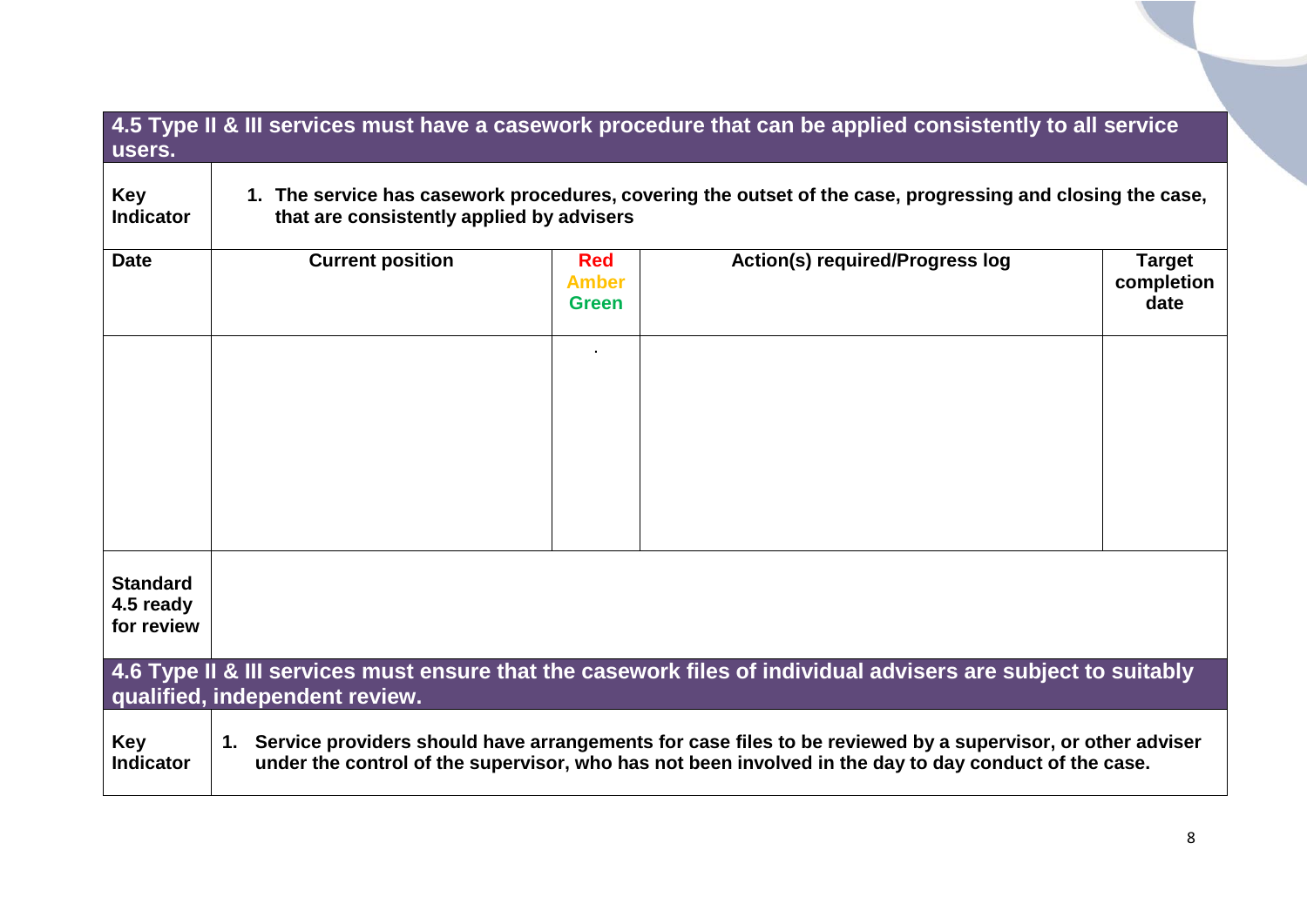| <b>Date</b>                                | <b>Current position</b> | <b>Red</b><br><b>Amber</b><br><b>Green</b> | <b>Action(s) required/Progress log</b> | <b>Target</b><br>completion<br>date |
|--------------------------------------------|-------------------------|--------------------------------------------|----------------------------------------|-------------------------------------|
|                                            |                         |                                            |                                        |                                     |
|                                            |                         |                                            |                                        |                                     |
|                                            |                         |                                            |                                        |                                     |
| <b>Standard</b><br>4.6 ready<br>for review |                         |                                            |                                        |                                     |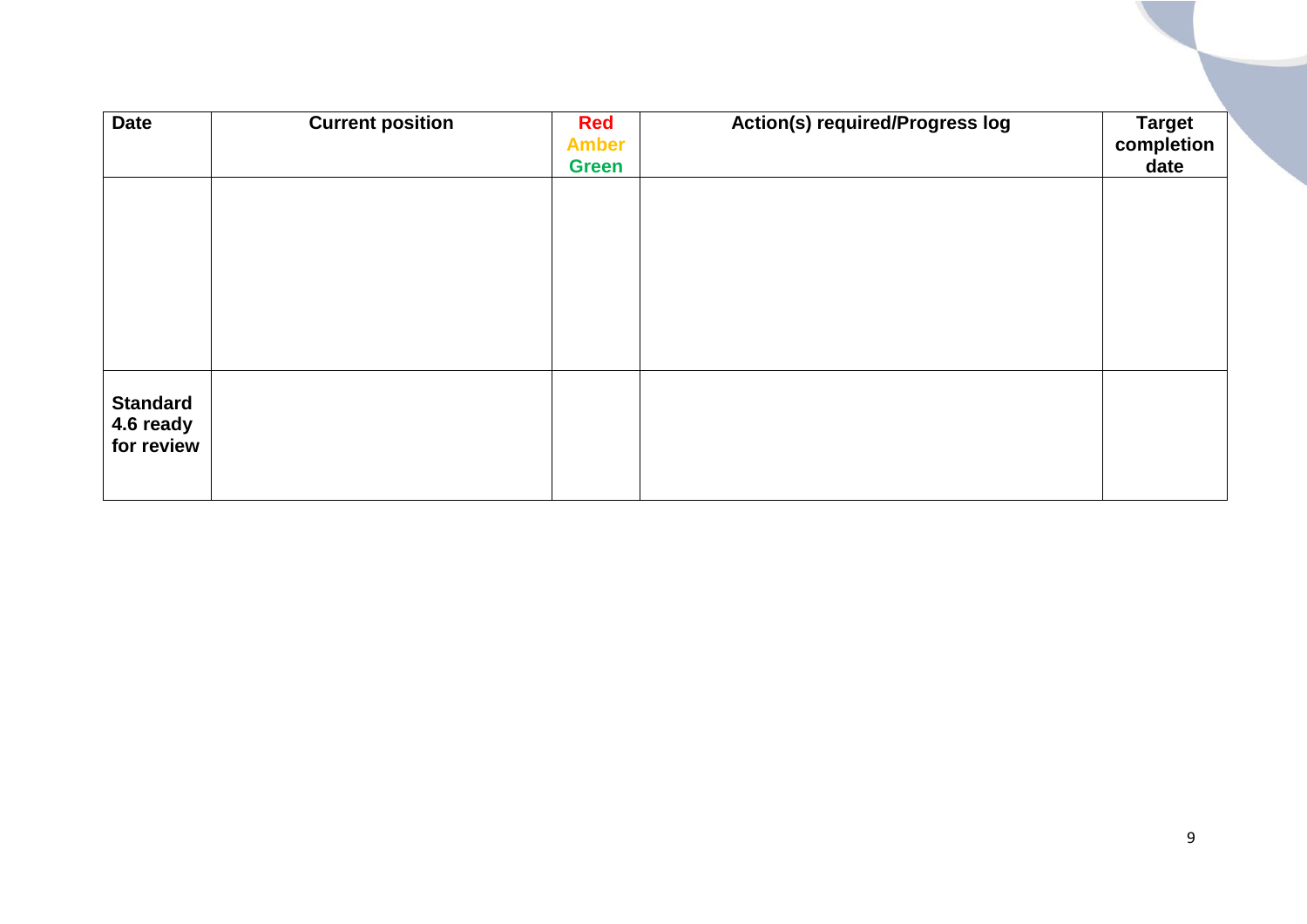## <span id="page-9-0"></span>**5. Standards Around Competence**

<span id="page-9-1"></span>

|                                            | delivering the service                                                                                                                   |                                            | 5.2 All service providers must ensure that they have systems to identify the skills and knowledge<br>required to meet users' needs and the procedures to match these requirements with staff and volunteers |                                     |  |  |
|--------------------------------------------|------------------------------------------------------------------------------------------------------------------------------------------|--------------------------------------------|-------------------------------------------------------------------------------------------------------------------------------------------------------------------------------------------------------------|-------------------------------------|--|--|
| <b>Key</b><br><b>Indicator</b>             | 1. There are systems, procedures and processes in place that ensure staff have the relevant skills and<br>knowledge to meet users' needs |                                            |                                                                                                                                                                                                             |                                     |  |  |
| <b>Date</b>                                | <b>Current position</b>                                                                                                                  | <b>Red</b><br><b>Amber</b><br><b>Green</b> | <b>Action(s) required/Progress log</b>                                                                                                                                                                      | <b>Target</b><br>completion<br>date |  |  |
|                                            |                                                                                                                                          |                                            |                                                                                                                                                                                                             |                                     |  |  |
|                                            |                                                                                                                                          |                                            |                                                                                                                                                                                                             |                                     |  |  |
|                                            |                                                                                                                                          |                                            |                                                                                                                                                                                                             |                                     |  |  |
| <b>Standard</b><br>5.2 ready<br>for review |                                                                                                                                          |                                            |                                                                                                                                                                                                             |                                     |  |  |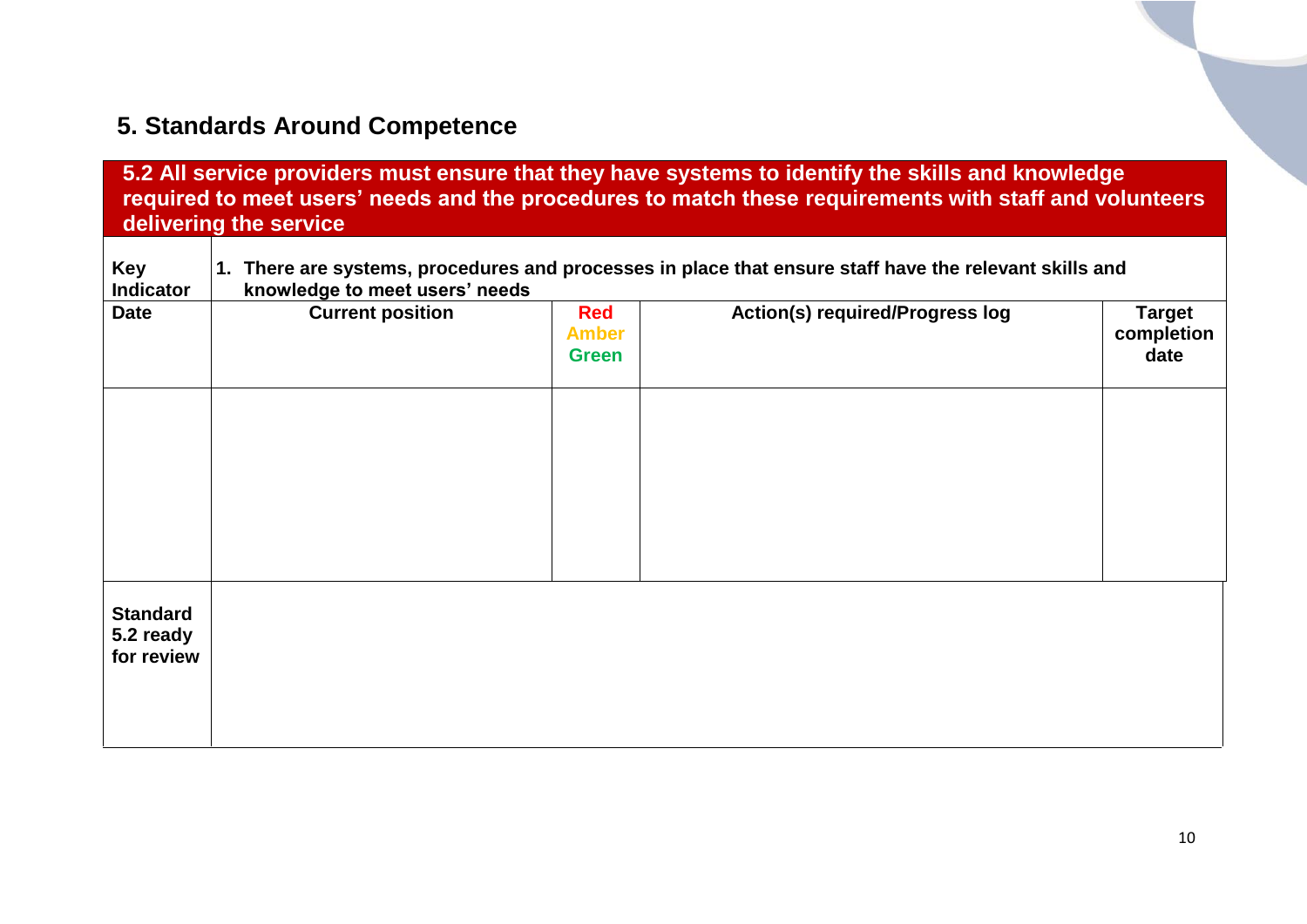#### **5.3 All service providers must ensure that those delivering the service are provided with adequate training and development**

| Key<br><b>Indicator</b> | 1. The service has induction procedures, an appraisal system, and training and development plans and<br>procedures in place.                                                                                          |                                            |                                        |                                     |  |  |  |
|-------------------------|-----------------------------------------------------------------------------------------------------------------------------------------------------------------------------------------------------------------------|--------------------------------------------|----------------------------------------|-------------------------------------|--|--|--|
| <b>Date</b>             | <b>Current position</b>                                                                                                                                                                                               | <b>Red</b><br><b>Amber</b><br><b>Green</b> | <b>Action(s) required/Progress log</b> | <b>Target</b><br>completion<br>date |  |  |  |
|                         |                                                                                                                                                                                                                       |                                            |                                        |                                     |  |  |  |
|                         |                                                                                                                                                                                                                       |                                            |                                        |                                     |  |  |  |
|                         |                                                                                                                                                                                                                       |                                            |                                        |                                     |  |  |  |
| Key<br><b>Indicator</b> | 2. All advisers with less than 5 years of experience undertake no less than 35 hours of training per year. All<br>advisers with more than 5 years of experience undertake no less than 20 hours of training per year; |                                            |                                        |                                     |  |  |  |
|                         |                                                                                                                                                                                                                       |                                            |                                        |                                     |  |  |  |
|                         |                                                                                                                                                                                                                       |                                            |                                        |                                     |  |  |  |
|                         |                                                                                                                                                                                                                       |                                            |                                        |                                     |  |  |  |
|                         |                                                                                                                                                                                                                       |                                            |                                        |                                     |  |  |  |
|                         |                                                                                                                                                                                                                       |                                            |                                        |                                     |  |  |  |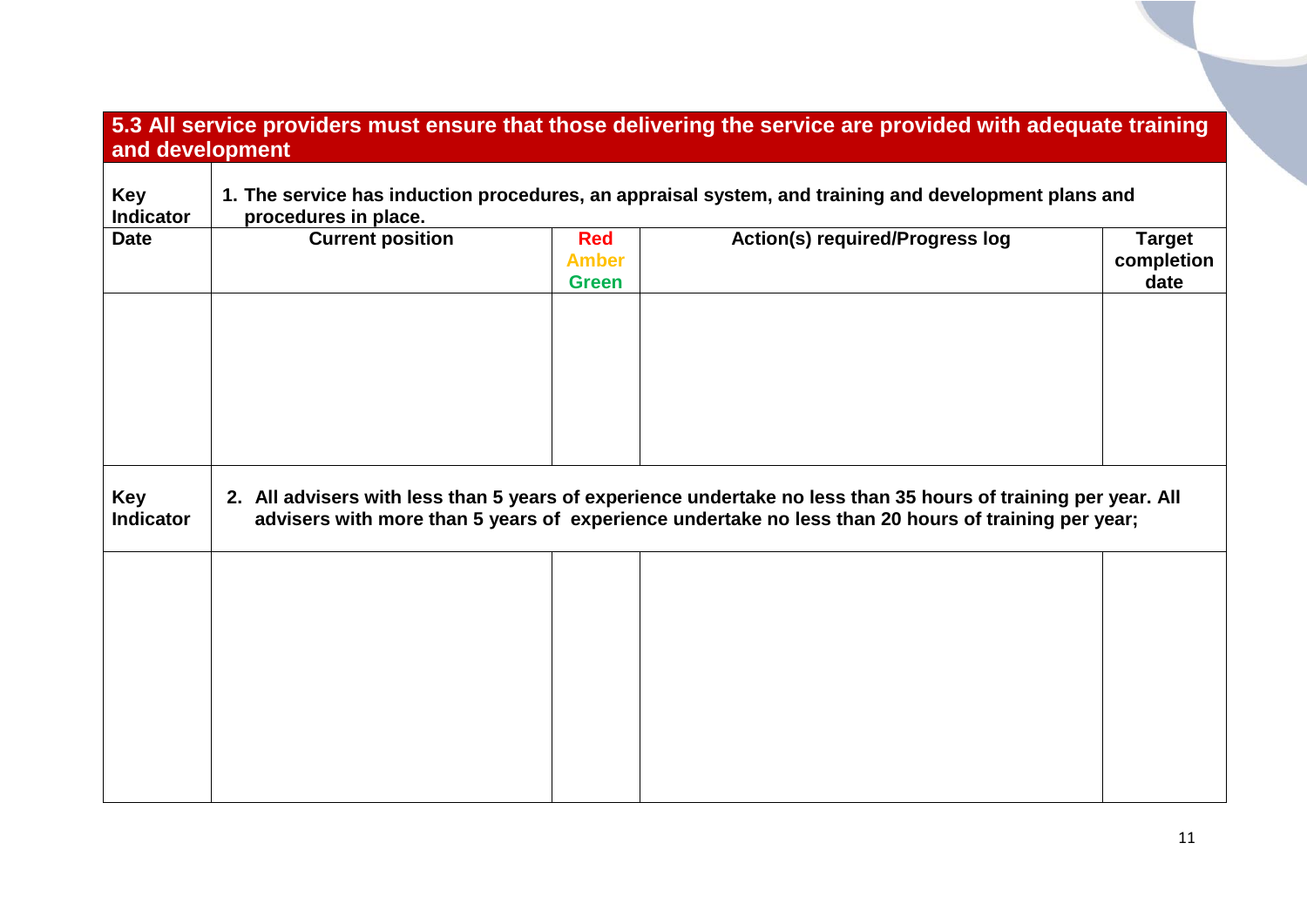<span id="page-11-0"></span>

| <b>Standard</b><br>5.3 ready<br>for review |                                                                       |                                            |                                                                                                                 |                                     |
|--------------------------------------------|-----------------------------------------------------------------------|--------------------------------------------|-----------------------------------------------------------------------------------------------------------------|-------------------------------------|
|                                            | competences before they advise the public                             |                                            | 5.4 All service providers must ensure that all staff involved in delivering the service have core               |                                     |
| <b>Key</b><br><b>Indicator</b>             | public, including the relevant core competences listed in the SNSIAP. |                                            | 1. The service ensures that those delivering the service have the skills and knowledge to provide advice to the |                                     |
| <b>Date</b>                                | <b>Current position</b>                                               | <b>Red</b><br><b>Amber</b><br><b>Green</b> | <b>Action(s) required/Progress log</b>                                                                          | <b>Target</b><br>completion<br>date |
| <b>Standard</b><br>5.4 ready<br>for review |                                                                       |                                            |                                                                                                                 |                                     |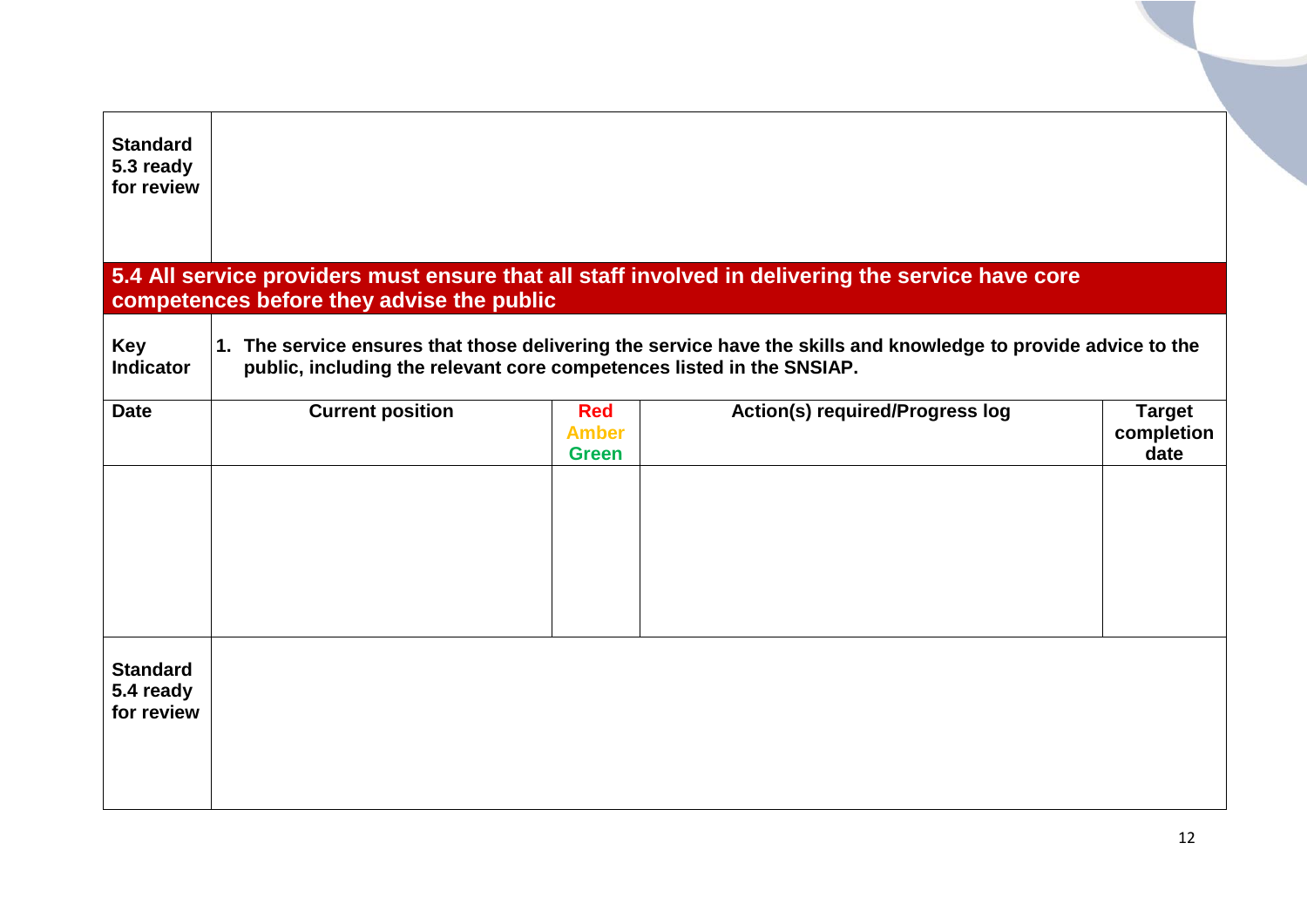<span id="page-12-0"></span>

|                                |                                                                                                                                  |                                            | 5.5 All service providers must ensure that all cases are dealt with by an adviser competent in that topic                                                                                                                |                                     |  |  |
|--------------------------------|----------------------------------------------------------------------------------------------------------------------------------|--------------------------------------------|--------------------------------------------------------------------------------------------------------------------------------------------------------------------------------------------------------------------------|-------------------------------------|--|--|
| <b>Key</b><br><b>Indicator</b> | 1. The service can demonstrate that advisers meet the requirements of Section 2 of the Standards for the<br>relevant area of law |                                            |                                                                                                                                                                                                                          |                                     |  |  |
| <b>Date</b>                    | <b>Current position</b>                                                                                                          | <b>Red</b><br><b>Amber</b><br><b>Green</b> | <b>Action(s) required/Progress log</b>                                                                                                                                                                                   | <b>Target</b><br>completion<br>date |  |  |
|                                |                                                                                                                                  |                                            |                                                                                                                                                                                                                          |                                     |  |  |
|                                |                                                                                                                                  |                                            |                                                                                                                                                                                                                          |                                     |  |  |
|                                |                                                                                                                                  |                                            |                                                                                                                                                                                                                          |                                     |  |  |
| <b>Key</b><br><b>Indicator</b> | week (Type III)                                                                                                                  |                                            | 2. The service can demonstrate that the adviser, whether paid or unpaid, undertakes advice work of no less<br>than 3 hours per week (Type I), no less than six hours per week (Type II) or no less than twelve hours per |                                     |  |  |
|                                |                                                                                                                                  |                                            |                                                                                                                                                                                                                          |                                     |  |  |
|                                |                                                                                                                                  |                                            |                                                                                                                                                                                                                          |                                     |  |  |
|                                |                                                                                                                                  |                                            |                                                                                                                                                                                                                          |                                     |  |  |
|                                |                                                                                                                                  |                                            |                                                                                                                                                                                                                          |                                     |  |  |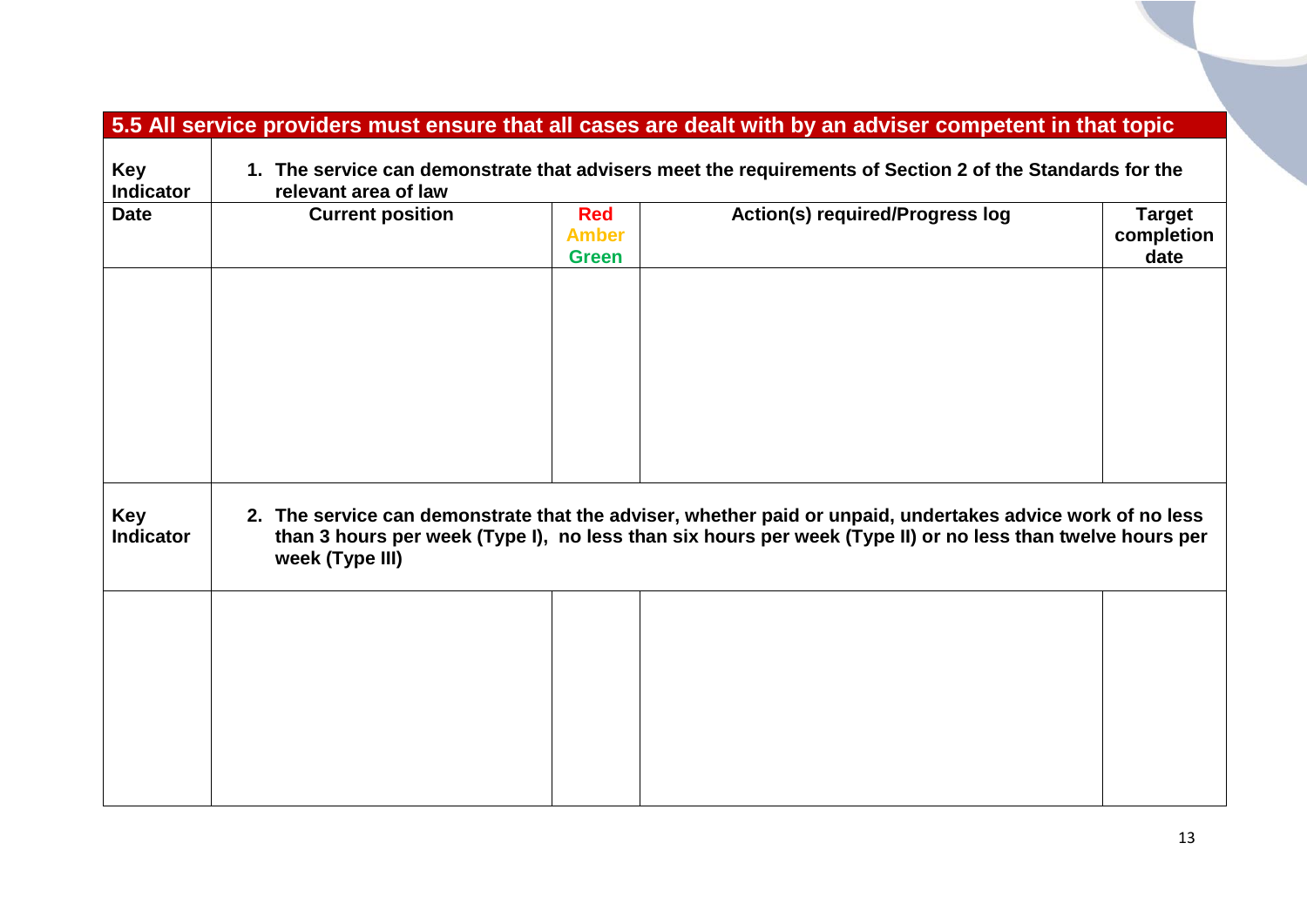<span id="page-13-0"></span>

| <b>Key</b><br><b>Indicator</b> | 3. Supervision arrangements are in place to oversee the work of the adviser in their topics in line with the<br>requirements of Standards 5.6. |              |                                                                                                        |               |  |
|--------------------------------|------------------------------------------------------------------------------------------------------------------------------------------------|--------------|--------------------------------------------------------------------------------------------------------|---------------|--|
|                                |                                                                                                                                                |              |                                                                                                        |               |  |
|                                |                                                                                                                                                |              |                                                                                                        |               |  |
|                                |                                                                                                                                                |              |                                                                                                        |               |  |
|                                |                                                                                                                                                |              |                                                                                                        |               |  |
| <b>Standard</b><br>5.5 ready   |                                                                                                                                                |              |                                                                                                        |               |  |
| for review                     |                                                                                                                                                |              |                                                                                                        |               |  |
|                                |                                                                                                                                                |              | 5.6 All service providers must ensure that all information and advice work is supervised by a suitably |               |  |
|                                | qualified individual either from within or out with the service                                                                                |              |                                                                                                        |               |  |
| Key<br><b>Indicator</b>        | Standards, for the relevant areas of law                                                                                                       |              | 1. The service can demonstrate that the supervising adviser meets the requirements in Section 2 of the |               |  |
| <b>Date</b>                    | <b>Current position</b>                                                                                                                        | <b>Red</b>   | <b>Action(s) required/Progress log</b>                                                                 | <b>Target</b> |  |
|                                |                                                                                                                                                | <b>Amber</b> |                                                                                                        | completion    |  |
|                                |                                                                                                                                                | <b>Green</b> |                                                                                                        | date          |  |
|                                |                                                                                                                                                |              |                                                                                                        |               |  |
|                                |                                                                                                                                                |              |                                                                                                        |               |  |
|                                |                                                                                                                                                |              |                                                                                                        |               |  |
|                                |                                                                                                                                                |              |                                                                                                        |               |  |
|                                |                                                                                                                                                |              |                                                                                                        |               |  |
|                                |                                                                                                                                                |              |                                                                                                        |               |  |
|                                |                                                                                                                                                |              |                                                                                                        |               |  |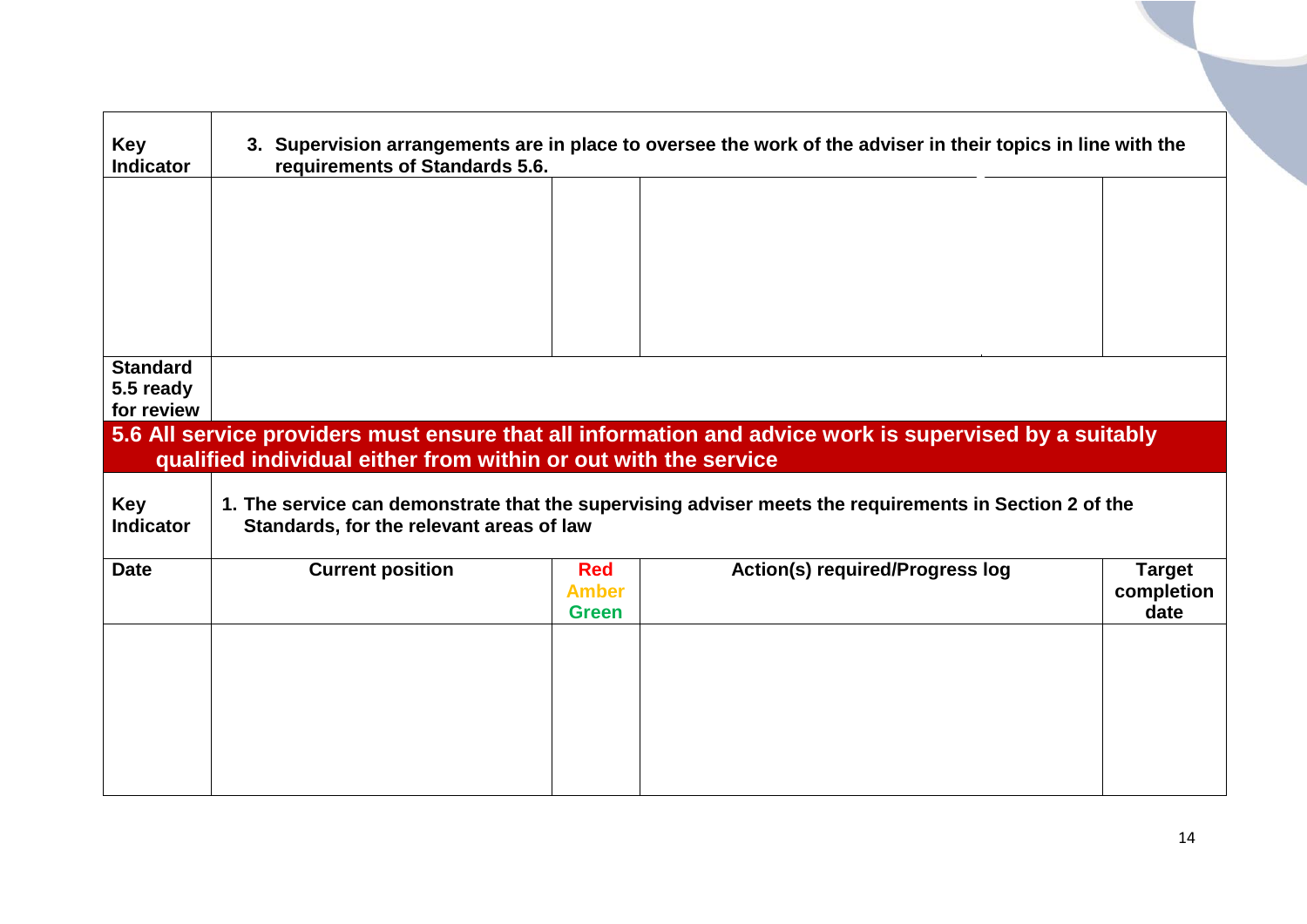| Key<br>indicator                           | 2. The service can demonstrate that the supervising adviser, for Type I whether paid or unpaid, undertakes<br>information and advice related work no less than six hours per week and for Type II and Type III no less than<br>twelve hours per week. |  |  |  |  |
|--------------------------------------------|-------------------------------------------------------------------------------------------------------------------------------------------------------------------------------------------------------------------------------------------------------|--|--|--|--|
|                                            |                                                                                                                                                                                                                                                       |  |  |  |  |
|                                            |                                                                                                                                                                                                                                                       |  |  |  |  |
|                                            |                                                                                                                                                                                                                                                       |  |  |  |  |
| <b>Standard</b><br>5.6 ready<br>for review |                                                                                                                                                                                                                                                       |  |  |  |  |
|                                            |                                                                                                                                                                                                                                                       |  |  |  |  |
|                                            |                                                                                                                                                                                                                                                       |  |  |  |  |
|                                            |                                                                                                                                                                                                                                                       |  |  |  |  |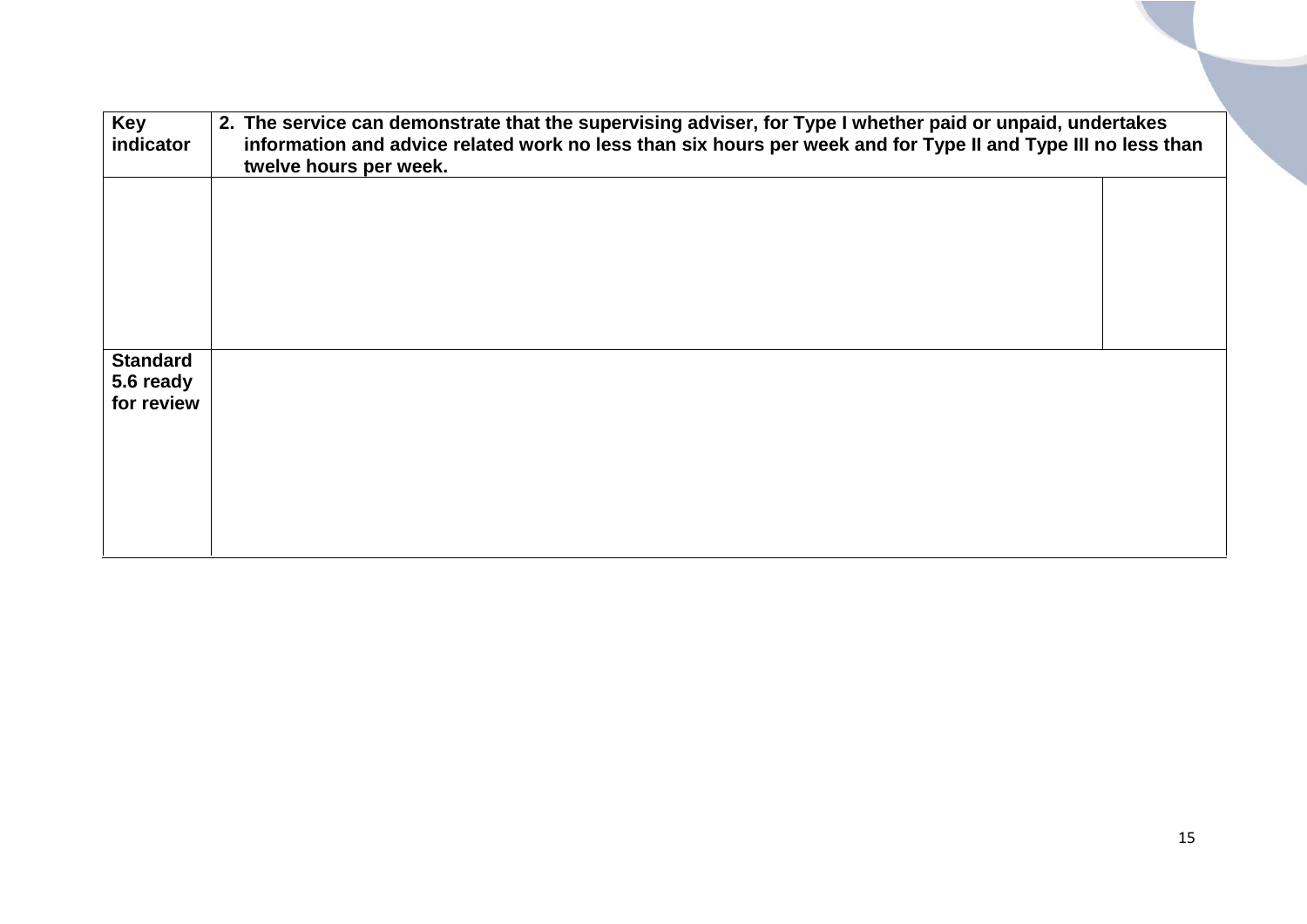<span id="page-15-1"></span><span id="page-15-0"></span>

| <b>Indicator</b>             | 1. There are adequate mechanisms in place for sharing experience and knowledge with other agencies<br>operating in similar fields |                                            |                                        |                                     |  |  |
|------------------------------|-----------------------------------------------------------------------------------------------------------------------------------|--------------------------------------------|----------------------------------------|-------------------------------------|--|--|
| Date                         | <b>Current position</b>                                                                                                           | <b>Red</b><br><b>Amber</b><br><b>Green</b> | <b>Action(s) required/Progress log</b> | <b>Target</b><br>completion<br>date |  |  |
|                              |                                                                                                                                   |                                            |                                        |                                     |  |  |
|                              |                                                                                                                                   |                                            |                                        |                                     |  |  |
|                              |                                                                                                                                   |                                            |                                        |                                     |  |  |
|                              |                                                                                                                                   |                                            |                                        |                                     |  |  |
| <b>Standard</b><br>5.7 ready |                                                                                                                                   |                                            |                                        |                                     |  |  |
| for review                   |                                                                                                                                   |                                            |                                        |                                     |  |  |